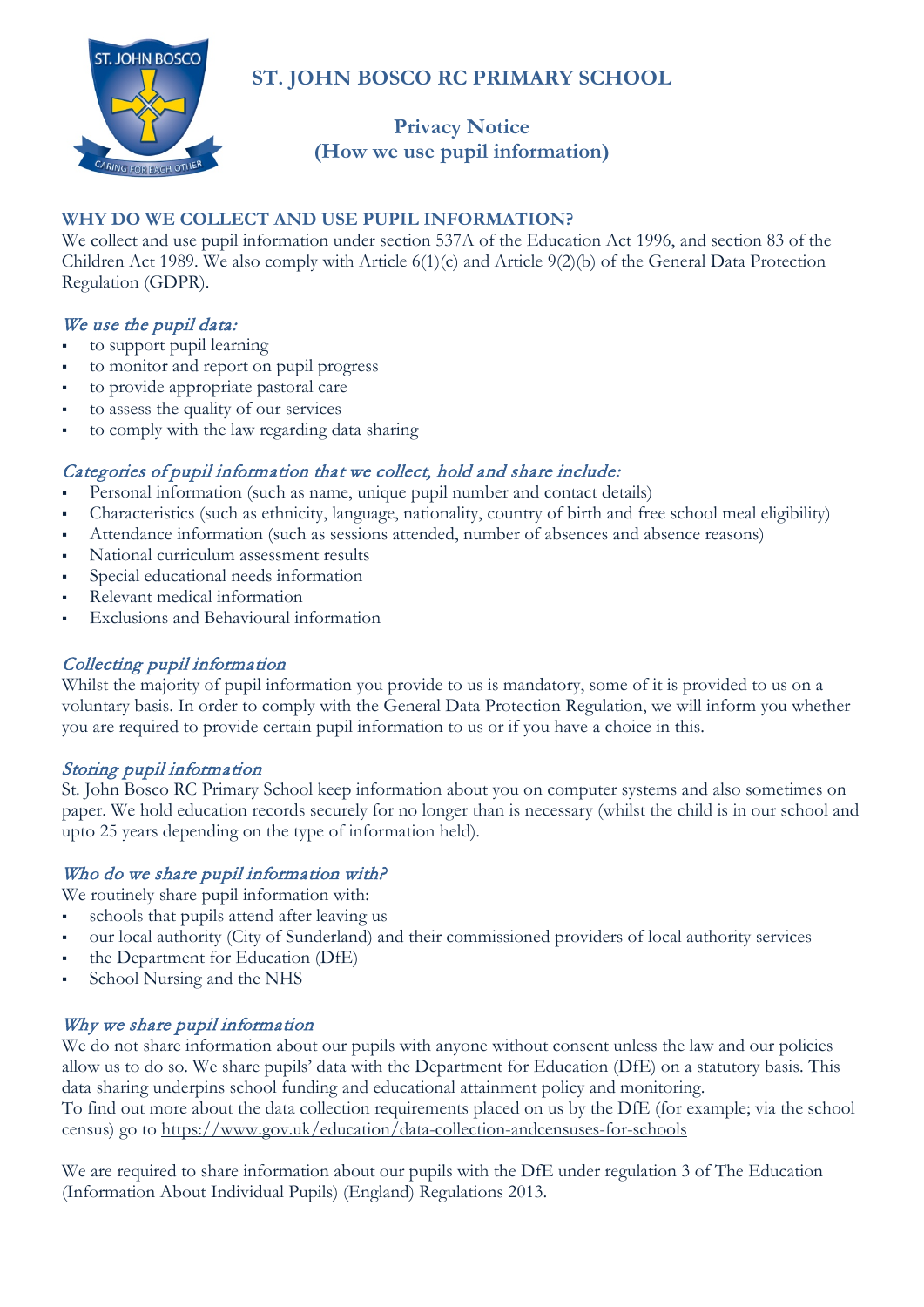## The National Pupil Database (NPD)

The NPD is owned and managed by the Department for Education and contains information about pupils in schools in England. It provides invaluable evidence on educational performance to inform independent research, as well as studies commissioned by the Department. It is held in electronic format for statistical purposes. This information is securely collected from a range of sources including schools, local authorities and awarding bodies.

We are required by law, to provide information about our pupils to the DfE as part of statutory data collections such as the school census and early years' census. Some of this information is then stored in the NPD. The law that allows this is the Education (Information About Individual Pupils) (England) Regulations 2013.

To find out more about the pupil information we share with the department, for the purpose of data collections, go to

[https://www.gov.uk/education/data-collection-and-censuses-forschools.](https://www.gov.uk/education/data-collection-and-censuses-forschools)

To find out more about the NPD, go to

[https://www.gov.uk/government/publications/nationalpupil-database-user-guide-and-supporting](https://www.gov.uk/government/publications/nationalpupil-database-user-guide-and-supporting-information)[information.](https://www.gov.uk/government/publications/nationalpupil-database-user-guide-and-supporting-information)

The department may share information about our pupils from the NPD with third parties who promote the education or well-being of children in England by:

- conducting research or analysis
- producing statistics
- providing information, advice or guidance

The Department has robust processes in place to ensure the confidentiality of our data is maintained and there are stringent controls in place regarding access and use of the data.

Decisions on whether DfE releases data to third parties are subject to a strict approval process and based on a detailed assessment of:

who is requesting the data

- the purpose for which it is required
- the level and sensitivity of data requested: and
- the arrangements in place to store and handle the data

To be granted access to pupil information, organisations must comply with strict terms and conditions covering the confidentiality and handling of the data, security arrangements and retention and use of the data. For more information about the department's data sharing process, please visit: [https://www.gov.uk/data](https://www.gov.uk/data-protection-how-we-collect-and-share-research-data)[protection-how-we-collect-and-share-research-data](https://www.gov.uk/data-protection-how-we-collect-and-share-research-data)

For information about which organisations the department has provided pupil information, (and for which project), please visit the following website: [https://www.gov.uk/government/publications/national-pupil](https://www.gov.uk/government/publications/national-pupil-database-requests-received)[database-requests-received](https://www.gov.uk/government/publications/national-pupil-database-requests-received)

To contact DfE:<https://www.gov.uk/contact-dfe>

#### Requesting access to your personal data

Under data protection legislation, parents and pupils have the right to request access to information about them that we hold. To make a request for your personal information, or be given access to your child's educational record, contact the school office (Mrs G. Mason).

#### You also have the right to

- object to processing of personal data that is likely to cause, or is causing, damage or distress
- prevent processing for the purpose of direct marketing
- object to decisions being taken by automated means
- in certain circumstances, have inaccurate personal data rectified, blocked, erased or destroyed; and
- claim compensation for damages caused by a breach of the Data Protection regulations